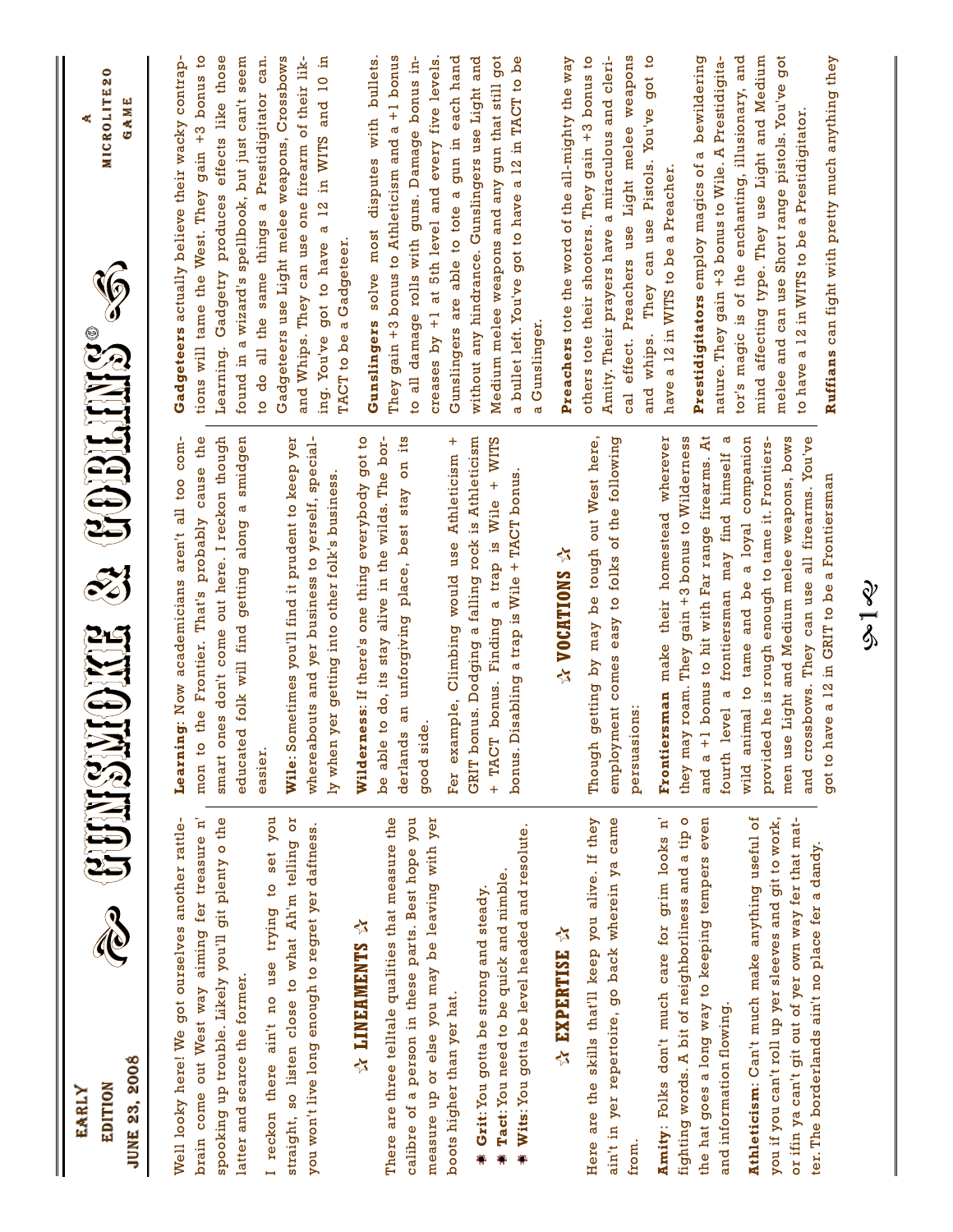| <b>JUNE 23, 2008</b><br>EDITION<br>EARLY                                                                | a duinsidire a comparte                                                                                                                                     | MICROLITE20<br>GAME                                                                                   |
|---------------------------------------------------------------------------------------------------------|-------------------------------------------------------------------------------------------------------------------------------------------------------------|-------------------------------------------------------------------------------------------------------|
| can git their hands on. They gain +3 bonus to Ath-<br>leticism. A Ruffian's Dirty Fighting does 1d6+    | ing spirit that drives them on. Humans gain +1 to<br>all skill rolls.                                                                                       | <b>A WEAPONS &amp; ARMOR</b>                                                                          |
| GRIT damage, increasing by one die type at 5th                                                          |                                                                                                                                                             | Used mainly by the military for a time, swords                                                        |
| level and every five levels. They can fight with                                                        | curiosity wherever it may<br>as<br>lead. The borderland's about as curious a place<br>Gnomes follow their                                                   | have made a bit of a comeback these days along<br>with axes, long knives, bows, crossbows and some    |
| anything (kicks, punches, chairs, etc). A Ruffian<br>can be enraged once per day which doubles GRIT     | found in the world. Gnomes gain + 1 to<br>TACT and +1 to WITS<br>can be                                                                                     | spears. What with all the close up fighting, the<br>and<br>more distance you can keep between yerself |
| but halves WITS, lasting 1 round/level. Ruffians<br>all melee weapons and can use revolvers.<br>use     | Half-elves have an unquenchable yearning to run                                                                                                             | a nasty the better. Bullets don't last forever you                                                    |
| You've got to have a 12 in GRIT to be a Ruffian.                                                        | free in the wilds. Wide open reaches of the West                                                                                                            | know.                                                                                                 |
| They gain +3 bonus to Wilderness. Shamans have<br>Shaman use their mystics to protect the frontier.     | give them all the room they need. Half-elves gain<br>+1 to TACT and +1 to two skills of their choice.                                                       | Melee Weapons                                                                                         |
| some powerful Medicine Magics you may call na-                                                          | s are no stranger to hardships, in fact I<br>Half-orc                                                                                                       | Light Weapons: Damage 1d6                                                                             |
| spells. They use Light and Medium melee<br>ture                                                         | reckon they thrive on it. I'd hate to think of the                                                                                                          | Medium Weapons: Damage 1d8                                                                            |
| weapons. They also use Bows and Crossbows and                                                           | condition of things without them. Half orcs gain                                                                                                            | Heavy Weapons: Damage 1d10                                                                            |
| one firearm of choice. You've got to have a 12 in                                                       | +2 to GRIT                                                                                                                                                  |                                                                                                       |
| WITS and a 10 in GRIT to be a Shaman.                                                                   |                                                                                                                                                             | Ranged Weapons                                                                                        |
|                                                                                                         | ☆ NOIEINOASPORE                                                                                                                                             | Bows: Medium and Long range, Damage 1d6.                                                              |
| Wearing Two Hats                                                                                        | S<br>ding: Most folk understand survival<br>Law-abi                                                                                                         | Crossbows: Short and Medium range, Damage                                                             |
| Some adventures may see fit wear more than one                                                          | the borderlands depends on community. So long                                                                                                               | 1d10                                                                                                  |
| hat. Ifin you live long enough to be of fourth level                                                    | kindness and decency are the Law o the West, we                                                                                                             | Whips: Short range, Damage 1d6<br>۵                                                                   |
| you may find yer head big enough to wear a sec-                                                         | a fighting chance.<br>all have                                                                                                                              | Armor                                                                                                 |
| ond hat                                                                                                 | Renegade: Some out there ain't too keen on being                                                                                                            | acting<br>dangerous, folk been<br>Borderlands are so                                                  |
|                                                                                                         | told how to make their way in the frontier. Now                                                                                                             | $\overline{5}$<br>Adventurers have taken<br>knights of old.<br>like                                   |
| ☆ KIN-FOLK ☆                                                                                            | me wrong, most of em are right friendly.<br>don't git                                                                                                       | wearing protective leathers and hides. Helps the                                                      |
| Living on the borderland is a dangerous thing and                                                       | Just don't go treading on their claim forcing civil<br>obedience. That's when they ain't so civil                                                           | claws and bites hurt less                                                                             |
| there ain't many folk daft enough to give it a go,<br>so it takes people of all creeds working together | Dag Nasty: Sometimes, when you roam too long                                                                                                                | Armor has an Armor Value (AV). It increases AC<br>by its value and reduces damage by the same         |
| to git it done.                                                                                         | git inside<br>in the borderlands, the borderlands                                                                                                           | number                                                                                                |
| Humans were among the first to venture out be-<br>yond the safe havens of the East. It's that pioneer-  | one of the wicked, wandering the<br>you, twist yer mind till it ain't yer own anymore.<br>West spreading yer chaos til you're six feet under.<br>You become | Padded Leather: AV-2<br># Padded Hide: AV-1                                                           |
|                                                                                                         |                                                                                                                                                             |                                                                                                       |
|                                                                                                         | २<br>१<br>१                                                                                                                                                 |                                                                                                       |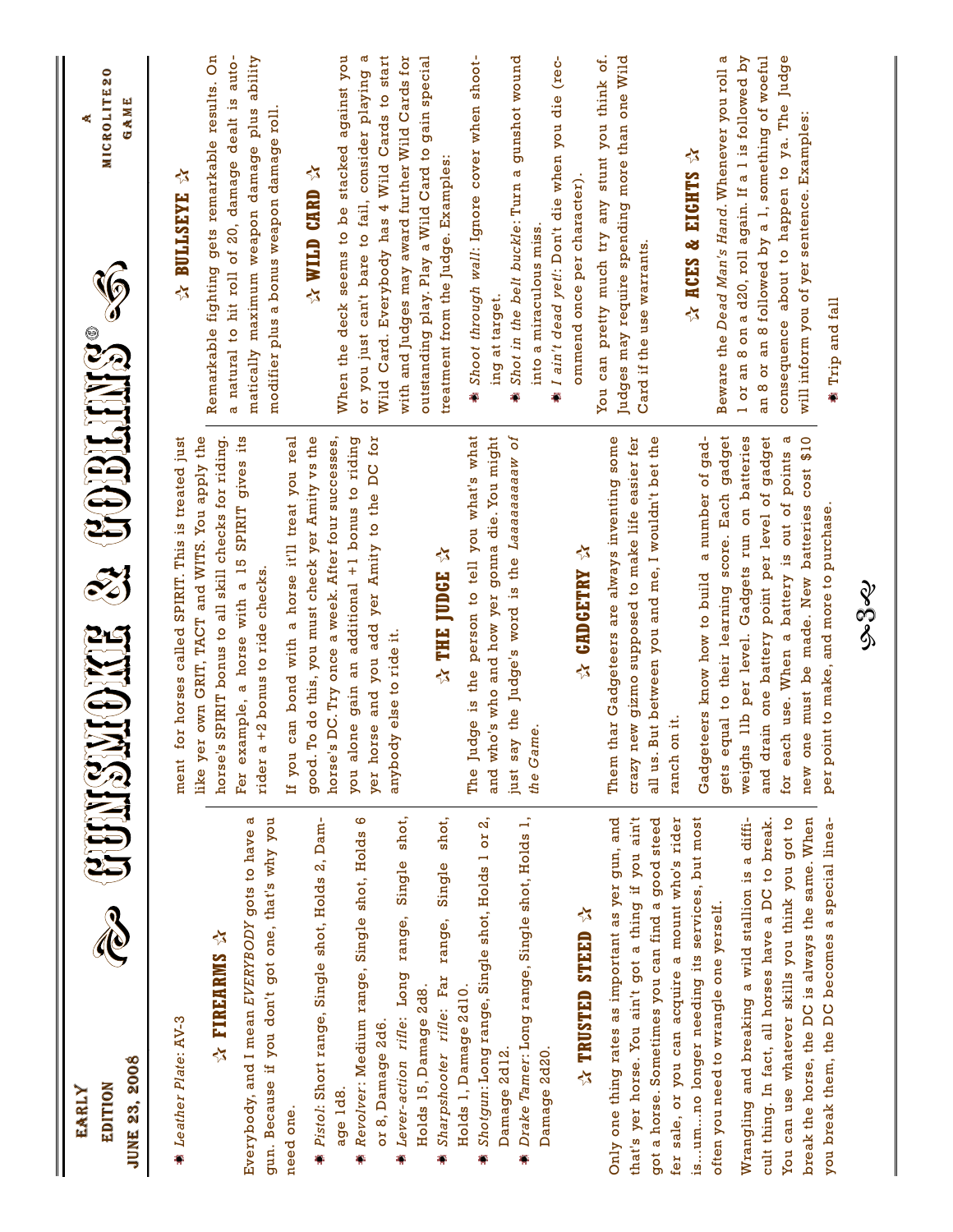| <b>JUNE 23, 2008</b><br><b>EDITION</b><br>EARLY                                                                                                                                                                                                                                                                             | Q HUBLING®<br>a UUNGNONG                                                                                                                                                                             | MICROLITE20<br>GAME |
|-----------------------------------------------------------------------------------------------------------------------------------------------------------------------------------------------------------------------------------------------------------------------------------------------------------------------------|------------------------------------------------------------------------------------------------------------------------------------------------------------------------------------------------------|---------------------|
| <b>A DHG NASTIES A</b><br>Shoot yourself in the foot<br>Ambushed by goblins<br>Eaten by a drake<br>Drop weapon<br>Gun jams<br>۵                                                                                                                                                                                             | So what do you say? You think yer the roughest,<br>toughest, meanest gun toting whipper snapper to<br>come yonder yet? 'Heh-he' Well you better hope<br>so, cause its a looooong way home!<br>****** |                     |
| It seems that there just ain't no end to the kinds of<br>nastiest<br>mering dark. Buggers like the tumble weird, cac-<br>tapus, owlbull, prairie worgs. Makes me quiver in<br>critters to come crawling form beyond the shim-<br>dag<br>gnarliest,<br>my boots, an I ain't afraid of nuthin!<br>creepingest,<br>twistedest, | 'HAAAAAA-HAH-HAH-HAH- heh-hulf-kllllll'<br>******<br>$A-HEM$                                                                                                                                         |                     |
| terrorizing the frontier like all the fires of Blazes;<br>There are two particular varmints that have been<br>drakes and goblins.                                                                                                                                                                                           |                                                                                                                                                                                                      |                     |
| Drakes are them giant reptiles of all shapes and<br>colors, most bitting or spitting poison, some acid,<br>a rancher has lost their livelihood, not to mention<br>lurking in caves, slithering under the sands. Many<br>their lives to them critters.                                                                       |                                                                                                                                                                                                      |                     |
| And the goblins, oh the goblins! Swarms of them,<br>eating<br>anything they can sink their teeth into. Almost<br>and<br>like locusts! Gnawing and clawing<br>more goblins than there are bullets.                                                                                                                           |                                                                                                                                                                                                      |                     |
| What kind of nasties gonna make a meal outa<br>you? Only the Judge can tell you that!                                                                                                                                                                                                                                       |                                                                                                                                                                                                      |                     |
|                                                                                                                                                                                                                                                                                                                             |                                                                                                                                                                                                      |                     |
|                                                                                                                                                                                                                                                                                                                             | چى<br>4                                                                                                                                                                                              |                     |